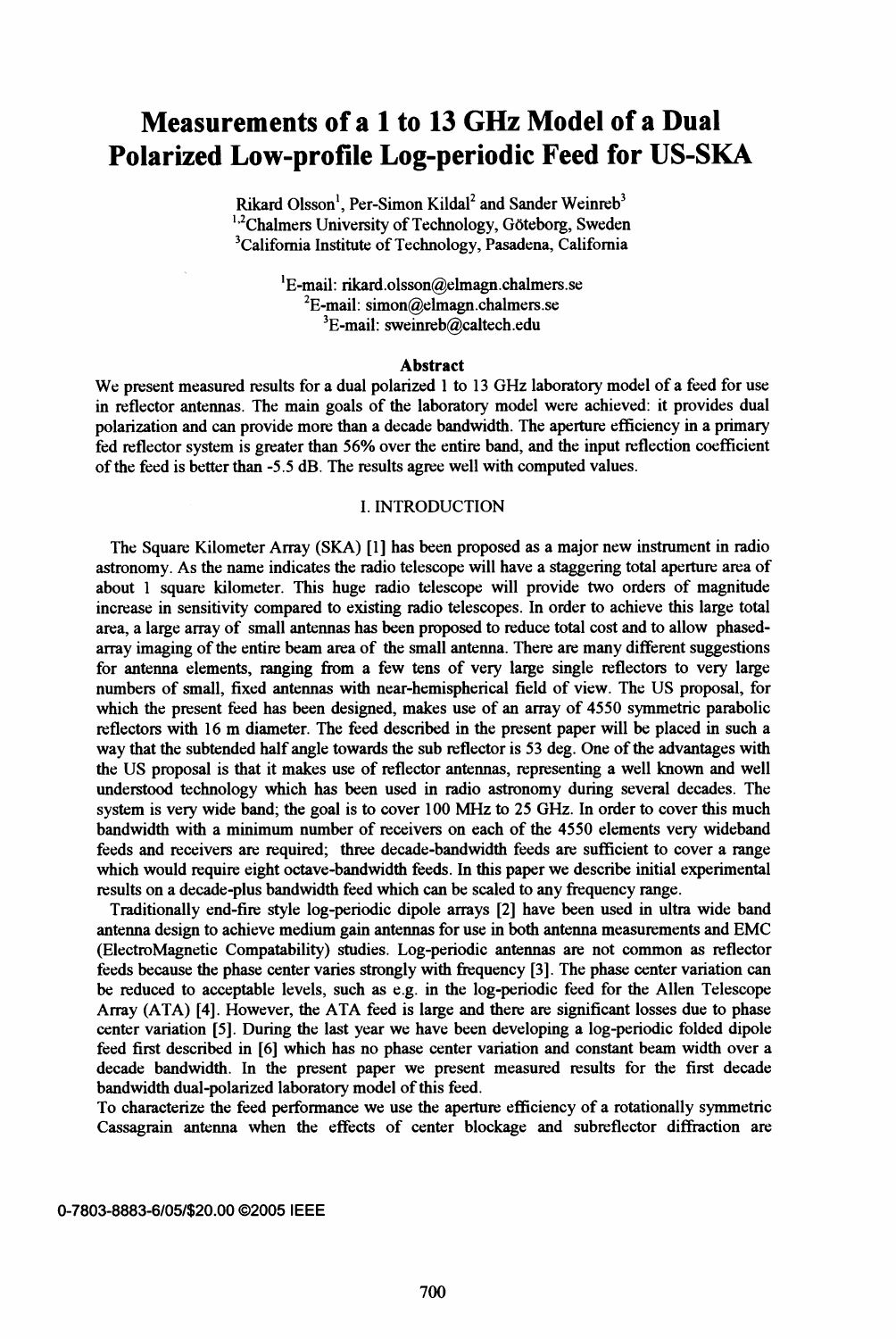neglected. It includes losses due to spill-over, higher order (p-variation in the radiation pattem, cross-polarization, non-uniform aperture distribution and phase errors [7, section 8.4]. The work presented in this paper was supported by Califomia Institute of Technology and Comell University under <sup>a</sup> contract with ASTRON in connection with the US SKA proposal. The present feed is protected by the patent application in [8].

# II DESCRIPTION OF FEED.

The experimental feed model presented in this paper has been designed to cover <sup>I</sup> to <sup>13</sup> GHz and to be used for dual linear polarization. To achieve this, the lowest geometrical frequency of the feed was chosen to be <sup>I</sup> GHz and the highest geometrical frequency to be 15.6 GHz. The lowest (highest) geometrical frequency corresponds to the frequency at which the longest (shortest) dipole spacing corresponds to 0.5 wavelengths. Figure shows <sup>I</sup> a photograph of the feed described in the present memo with key dimensions indicated. The dimensions of the dipoles such as length L, separation D, height above ground plane h, and strip width, are scaled with frequency to provide the log-periodic shape. The scaling factor k is 1.1161. The described feed contains no balun, but it is intended to be integrated with an active 180 deg balun and low noise receiver. The reported measurements have been done with a broadband commercial 180 deg hybrid power divider [91 replacing the balun. Each of the two parallel strip lines are fed by a separate coaxial cable. Each coaxial cable is, on the back side of the ground plane, connected to the commercial 180 deg hybrid. All measurements are corrected for the loss and reflection coefficients of the hybrid. The inset in figure 2 shows a sketch of the exciting structure.

The effect of the finite ground plane is included in the numerical analysis of the feed. However, to save time the dielectric support has been neglected in the calculations.

Fig 1. Photograph of the Manufactured <sup>I</sup> to <sup>13</sup> GHz lab model with key dimensions indicated. The largest of dimensions are given in mm. These sizes are also given in terms of the lowest geometrical frequency. The inset shows the central part of the feed and illustrates how each of the two transmission lines (I and 2) are fed by a connected to the hybrid on  $\left[\begin{array}{cc} 180^\circ \\ 2 \end{array}\right]$  the heek side of the ground plane the back side of the ground plane.



#### III. RESULTS

In table <sup>I</sup> we see a summary of measured and calculated efficiencies when the feed is used in <sup>a</sup> reflector of <sup>53</sup> deg subtended half angle. We see that there is fairly good agreement at least in terms of average levels with somewhat greater variation from the average than calculated. In figure 2 we see the computed and measured far-field pattem in the 45 degree plane at 6 different frequencies. In order to quantify the difference in computed and measured pattems we show the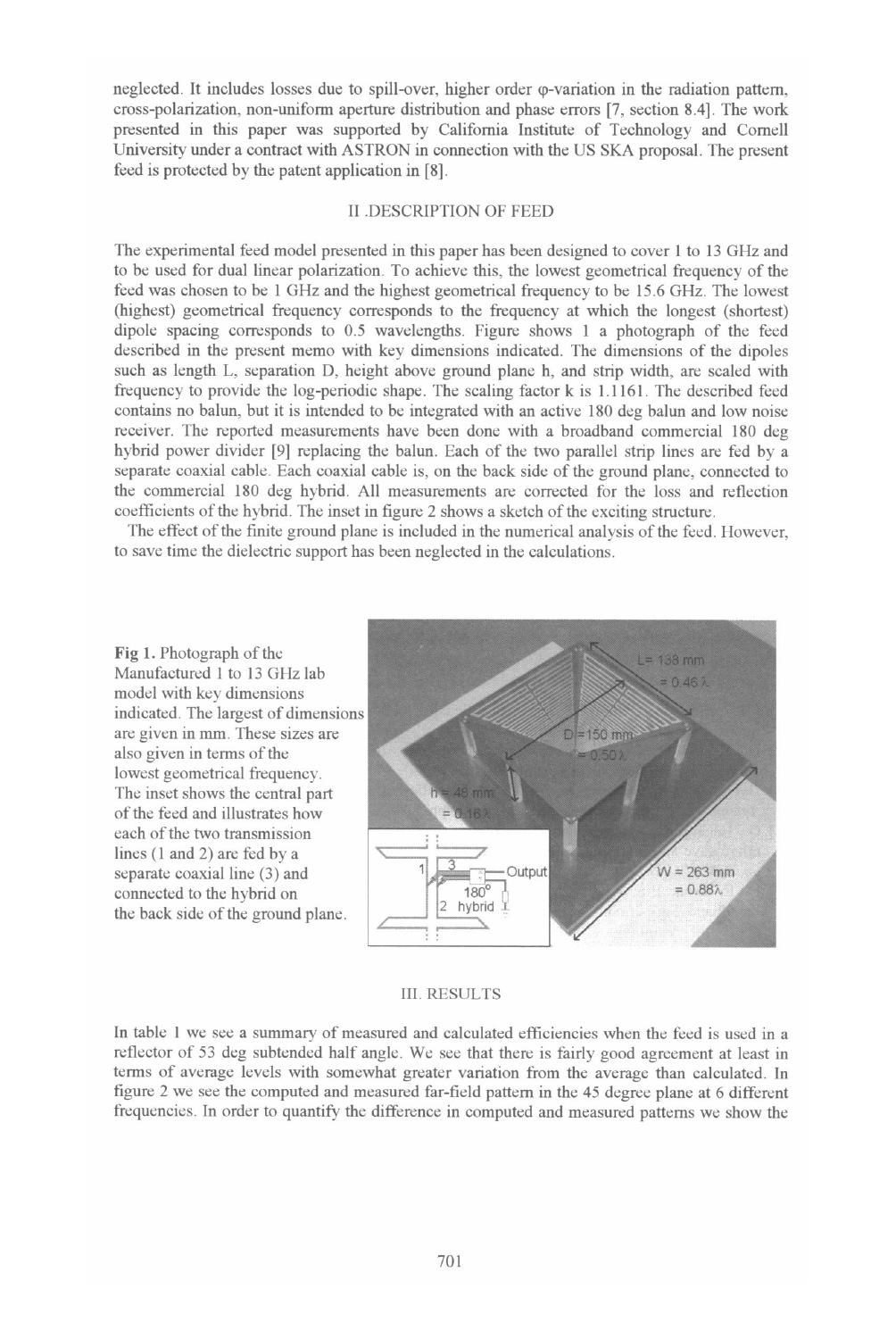corresponding aperture efficiency as a function of frequency in figure 3. As shown in figure 4 the measured reflection efficiency below <sup>6</sup> GHz are better than computed; above 6 GHz the variations are predicted though with some discrepancy in frequency structure. The reflection efficiency is better than -1.45 dB at all frequencies corresponding to an input reflection coefficient better than -5.5 dB. It should be noted that at frequencies as low as <sup>100</sup> MHz the figure of merit of a radio astronomy antenna, area divided by system temperature, is not reduced by feed reflections because the sky noise is much higher than receiver noise. Furthermore at higher frequencies, remotely controlled tuners can be used to correct for small reflections without significant loss.

| SUMMARY OF MEASURED AND CALCULATED SUB EFFICIENCIES FROM 1 TO 13 GHZ |                                          |                              |                                           |                                         |
|----------------------------------------------------------------------|------------------------------------------|------------------------------|-------------------------------------------|-----------------------------------------|
| Cause of efficiency                                                  | <b>BEST</b><br><b>CALCULATED</b><br>[DB] | <b>BEST MEASURED</b><br>[DB] | <b>WORST</b><br><b>CALCULATED</b><br>[DB] | <b>WORST</b><br><b>MEASURED</b><br>[DB] |
| Spill-over, $e_{so}$                                                 | $-0.20$                                  | $-0.20$                      | $-0.76$                                   | $-1.37$                                 |
| Illumination, e <sub>ill</sub>                                       | $-0.43$                                  | $-0.31$                      | $-1.13$                                   | $-1.25$                                 |
| Polarization, e <sub>pol</sub>                                       | $-0.00$                                  | $-0.08$                      | $-0.18$                                   | $-0.54$                                 |
| Phase, e.                                                            | $-0.00$                                  | N/A                          | $-0.22$                                   | N/A                                     |
| Aperture, e <sub>ap</sub>                                            | $-1.15$                                  | $-1.03$                      | $-2.25$                                   | $-2.54$                                 |
| Reflections, e <sub>refl</sub>                                       | $-0.06$                                  | $-0.02$                      | $-1.44$                                   | $-1.45$                                 |
| Total, e <sub>tot</sub>                                              | $-1.29$                                  | $-1.25$                      | $-3.05$                                   | $-3.39$                                 |

# IV. CONCLUSION

A <sup>I</sup> to <sup>13</sup> GHz feed has been designed and manufactured for use in dual linear polarization. The measured results agree well with the computed and the aperture efficiency is better than -2.54 dB over the entire band. Also, the reflection efficiency is well predicted and better than -1.45 dB at all frequencies. Work is ongoing to improve impedance matching.

## **REFERENCES**

- [1] C.L Carilli, S Rawlings, "Science with the square kilometer array: Motivation, key science projects, standards and assumptions", http://www.skatelescope.org. Sept 2004
- [21 D. E. Isbell, "Log periodic dipole arrays", in IRE Transactions on Antennas and Propagation, Vol. 8, No. 3, pp. 260-270, May 1960.
- [3] Dybdal, R.; "Defocusing loss for a log periodic-fed reflector", in IEEE Transactions on Antennas and Propagation, Vol. 33, No. 7, pp. 809 - 812, July 1985
- [4] G. Engargiola, "Non-planar log-periodic antenna feed for integration with cryogenic microwave amplifier" in IEEE Antennas and Propagation Society International Symposium and UNSC/URSI National Radio Science Meetings, pp. 140-143, 2002
- [5] D. Ericsson, P-S. Kildal and S. Weinreb, "Study of efficiencies and phase centers of broadband log-periodic feeds for large offset dual-reflector antennas using formulas for bodies of revolution (BOR1 extraction)" in Proceedings of IEEE AP-S International Symposium in Columbus, June 2003
- [6] R Olsson, P-S. Kildal, S. Weinreb; "A novel low-profile log-periodic ultra wideband feed for the dual-reflector antenna of US-SKA", in IEEE Antennas and Propagation Society Symposium 2004, No. 3, pp. 3035 - 3038, June 2004
- [7] P-S Kildal, Foundations of antennas  $-A$  unified approach, Lund, Sweden: Studentlitteratur, 2000
- [8] Per-Simon Kildal, "Broadband multi-dipole antenna with frequency-independent radiation characteristics", in Patent application PCT/SE2004/001178
- [9] Krytar 180 deg hybrid coupler model no. 4010180, http://www.krvtar.com